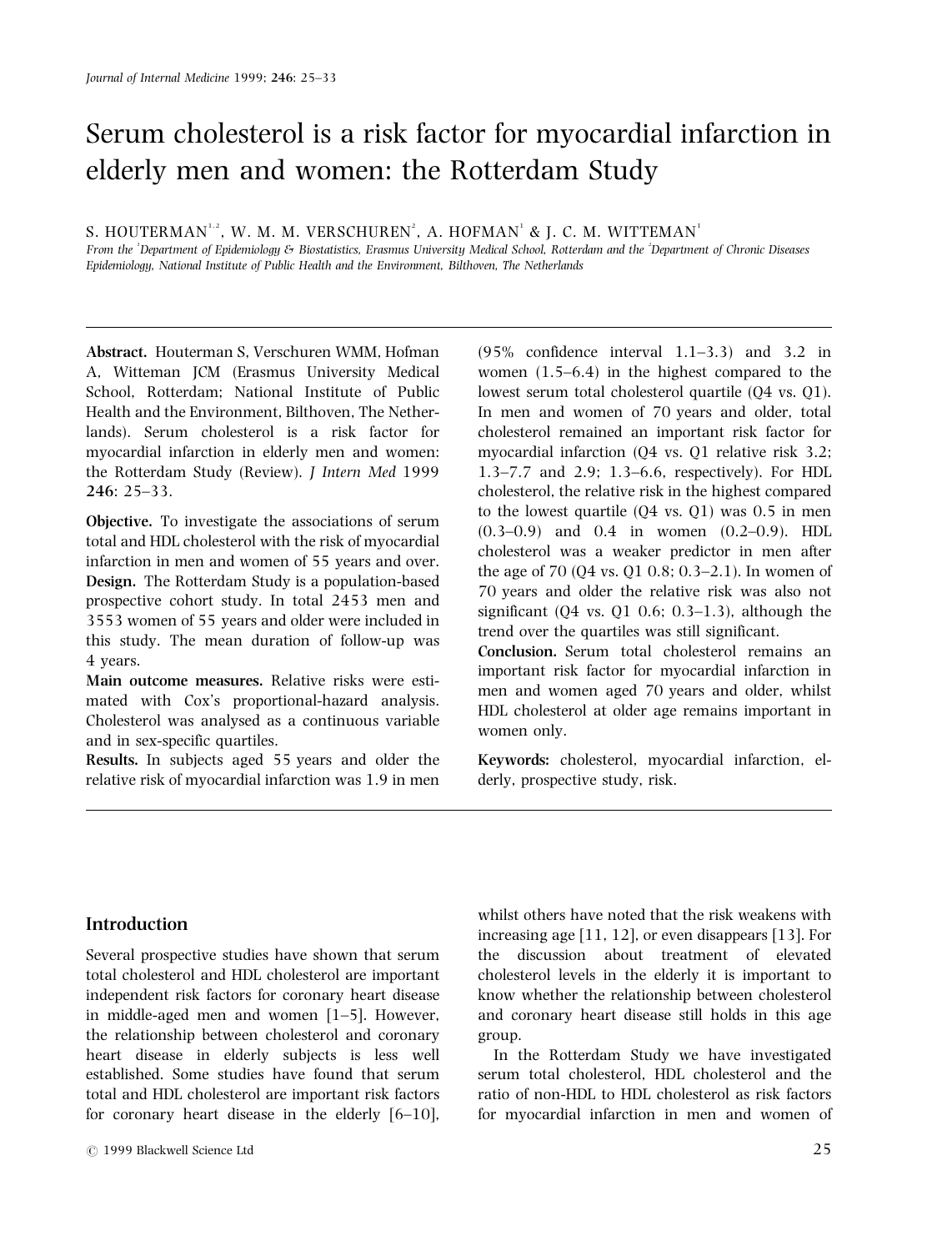55 years and over. In addition, separate analyses were performed in men and women of 70 years and older.

## Methods

## Study population

The Rotterdam Study is a population-based prospective cohort study amongst 7983 men and women aged 55 years and over, living in an urban district of Rotterdam, The Netherlands. The rationale and design of the study have been described previously [14]. In short, the Rotterdam Study investigates the prevalence, incidence, and determinants of cardiovascular, neurological, locomotor, and ophthalmological diseases at older age. Baseline measurements were carried out from July 1989 to July 1993. The overall response rate was 78%. The study has been approved by the Medical Ethics Committee of the Erasmus University and written informed consent was obtained from all participants.

A total of 7129 subjects visited the research centre. Cholesterol measurements were available for 2554 men and 3789 women. Subjects with incomplete data for the potential confounders, i.e. systolic blood pressure, body mass index and smoking (101 men and 236 women), were excluded. For 728 men and 1307 women dietary data were not available. For alcohol, these missing values were substituted by the sex-specific median of the alcohol intake for each 5-year age group. The data of 2453 men and 3553 women were used in the present analyses.

## Measurements

The participants were interviewed in their homes by trained research assistants. Information on current health status, medical history (including myocardial infarction), medication use, and smoking behaviour was obtained by a computerized questionnaire. A history of myocardial infarction was considered positive if the subject reported to have been hospitalized for this condition.

The home interview was followed by two visits at the research centre. During those visits several cardiovascular risk indicators were determined. Height and weight were measured, and body mass index was calculated (kg  $\mathrm{m}^{-2}$ ). Blood pressure was

measured on the right upper arm with the participant in a sitting position using a random zero sphygmomanometer. The first and fifth Korotkoff phases were recorded as systolic and diastolic blood pressure. The average of two consecutive measurements was used to calculate the diastolic and systolic blood pressure. The mean alcohol consumption  $(g\ day^{-1})$  was calculated from a semiquantitative food frequency questionnaire. Serum total cholesterol was determined by an automated enzymatic procedure in a nonfasting blood sample [15]. HDL was measured after precipitation of the non-HDL fraction with phosphotungstate-magnesium. All cholesterol measurements were carried out in the laboratory of the Department of Epidemiology & Biostatistics (Erasmus University Medical School), which participates in the Dutch National Cholesterol Standardization Program, initiated in analogy to the program of the CDC Lipid Standardization Laboratory in Atlanta. The cholesterol ratio was defined as the concentration of non-HDL cholesterol divided by HDL cholesterol. Hypercholesterolemia was defined as a serum total cholesterol concentration of 6.5 mmol  $L^{-1}$  or higher.

## Follow-up

The follow-up started at the baseline examination and lasted until 1 April 1996. The mean follow-up was 4.2 years, ranging from 3.0 to 6.5 years. With respect to the vital status of participants, information was obtained at regular intervals from the municipal registry in Rotterdam. Information on fatal and nonfatal endpoints was obtained weekly from the general practitioners working in the study district and yearly from the general practitioners working outside the study district. All the reported events were verified by research physicians from the Rotterdam Study by examining patient records of the participating general practitioners. All general practitioners working outside the study district, who had patients who participated in the Rotterdam Study, were visited to obtain information on the occurrence of nonfatal and fatal events. Cause and circumstances of death were established shortly after deaths were reported by the municipal registry or the general practitioner. A questionnaire was sent to the general practitioner concerning the cause of death. Overall, complete follow-up information was available for 7054 subjects (88.4%) in the present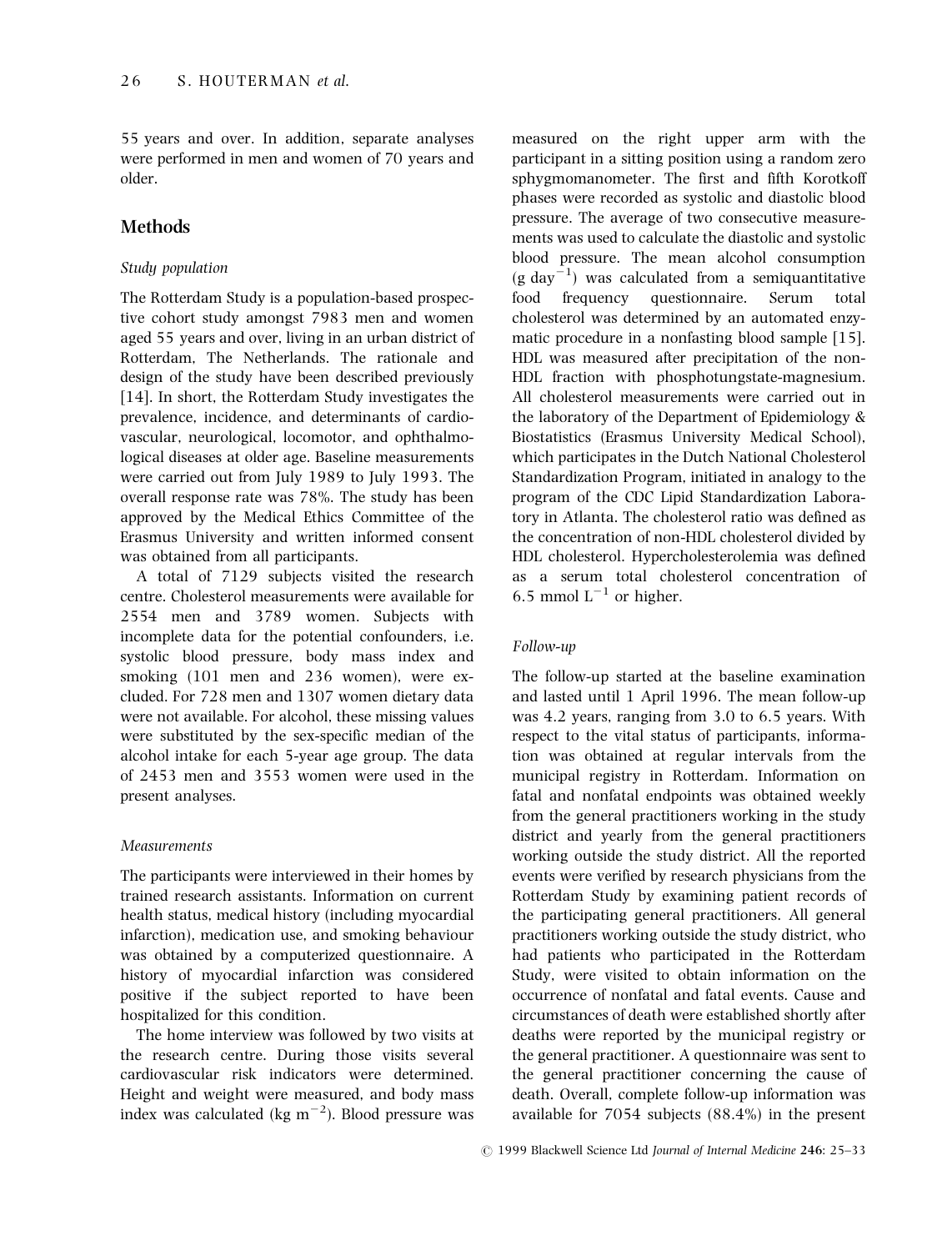study. Participants for whom no follow-up information was available were on average 3 years older, had a 0.1 mmol  $L^{-1}$  lower total cholesterol concentration and a  $0.04$  mmol  $L^{-1}$  higher HDL cholesterol concentration.

Classification of fatal and nonfatal events was based on the 10th revision of the International Classification of Diseases [16]. Myocardial infarction, fatal and nonfatal, was defined as ICD-10:  $I21-24$ . All events were classified independently by two research physicians. If there was disagreement, a consensus was reached in a special session. Finally, all these events were verified by a medical expert in the field of cardiovascular diseases. In case of discrepancies, the judgement by this expert was considered definite.

#### Statistical analyses

Differences in risk factor levels at baseline between men and women were tested using Student's t-test. The Mann-Whitney test was used in case the risk factor distributions were skewed. For differences in levels of categorical variables (smoking) the  $\chi^2$ -test statistic was calculated.

Cox's proportional-hazard (survival) analysis was used to estimate relative risks (RRs) and their 95% confidence limits with myocardial infarction, fatal and nonfatal, as the dependent variable. Fatal and nonfatal myocardial infarction were not analysed separately because of the small number of cases in this study. Separate analyses were carried out using total cholesterol, HDL cholesterol and the non-HDL/ HDL cholesterol ratio as the independent variables. Cholesterol was analysed both as a continuous variable, for  $1.0 \text{ mmol L}^{-1}$  increase in total cholesterol,  $0.1 \text{ mmol L}^{-1}$  increase in HDL cholesterol and 1 unit increase in the cholesterol ratio, and as a categorical variable calculated for each sex-specific quartile, with the lowest quartile as the reference category. Because total and HDL cholesterol were measured in one decimal, the total number of respondents in each cholesterol quartile was not completely equal. In all analyses, adjustments were made for age (years), cigarette smoking (never, former and current), systolic blood pressure (mmHg) and body mass index (kg  $m^{-2}$ ). For HDL cholesterol and the cholesterol ratio, adjustment was also made for alcohol consumption  $(g\,day^{-1})$ . All the analyses were carried out separately for men and

women. The analyses were repeated in men and women of 70 years and over. The cut-off point of 70 years was used to ensure enough subjects in this age group. Possible interactions between either total cholesterol, HDL cholesterol or the cholesterol ratio and age, cigarette smoking, systolic blood pressure, body mass index and alcohol consumption were tested by adding interaction terms to the model. Analyses were carried out with and without respondents with a history of myocardial infarction (12% men and 4% women) and with and without users of cholesterol lowering medication and/or diet (3% men and 2% women). Because these results did not differ and because of the small numbers using cholesterol lowering medication and/or diet, the results reported in this article are based on all subjects.

The number of myocardial infarctions that could be prevented if the cholesterol levels of all subjects had been in the lowest, and for HDL cholesterol in the highest, cholesterol quartile were calculated as population-attributable risks (PARs). PARs were calculated using the following formula [17]:

$$
PAR = \Sigma_i CF_i(RR_{i-1})/RR_i
$$

where CF is the proportion of cases with myocardial infarction,  $RR$  is the relative risk and  $i$  is the quartile number. The summation ranged over all the cholesterol quartiles with the lowest quartile as the reference category.

The deviance (i.e. log likelihood) from the different survival models was compared to test whether total cholesterol, HDL cholesterol or the cholesterol ratio was the best predictor of myocardial infarction in our study. The smaller the deviance the better the prediction of the model.

## Results

During 4 years of follow-up, 117 men and 76 women experienced a first or recurrent myocardial infarction of which 20 were fatal in men and 19 were fatal in women.

Baseline characteristics of the total study population are shown in Table 1. The mean serum total and HDL cholesterol levels at baseline were significantly lower in men than in women. The non-HDL/HDL cholesterol ratio was significantly higher in men compared to women. The prevalence of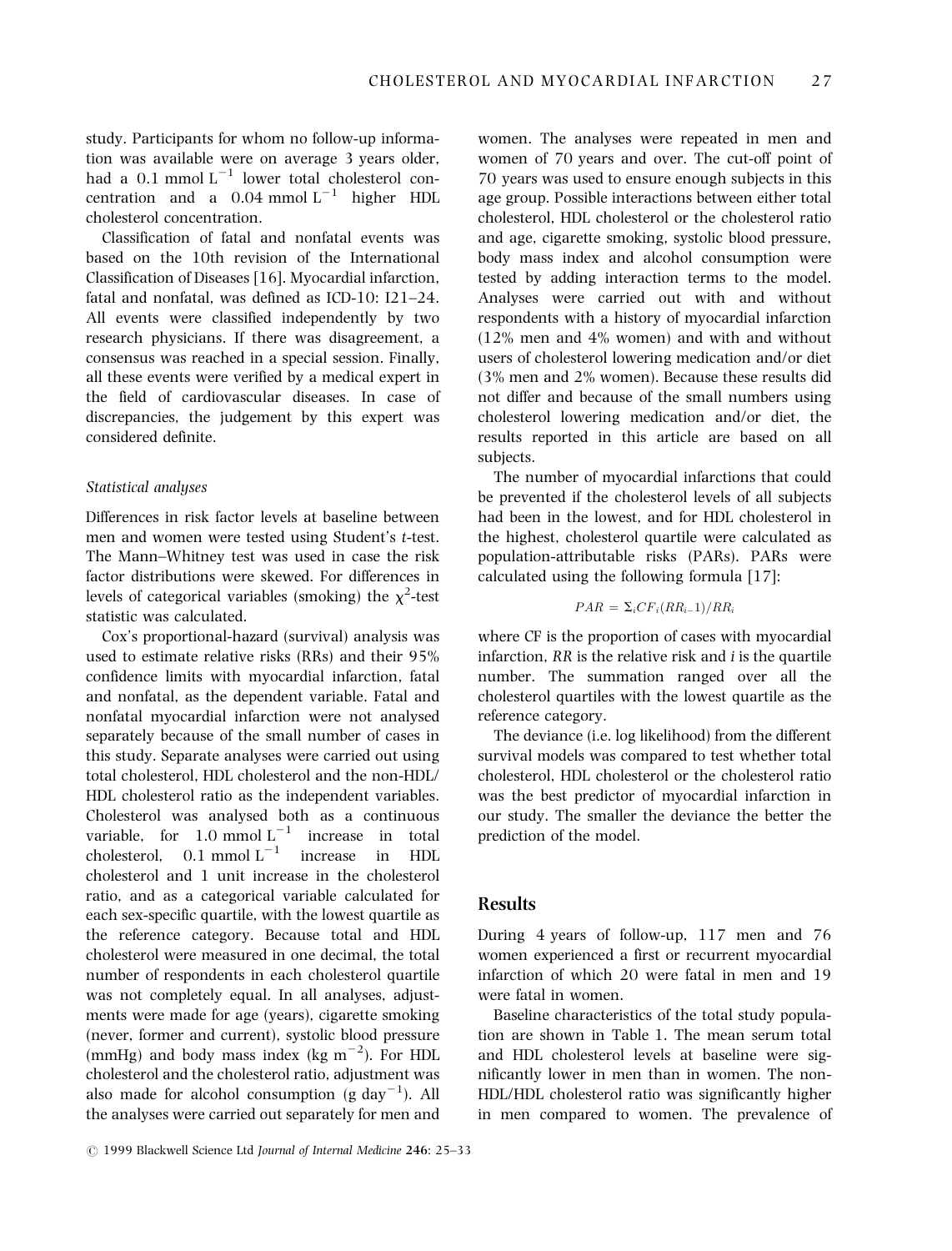|                                                         | Men $(n = 2453)$ | Women $(n = 3553)$ |  |
|---------------------------------------------------------|------------------|--------------------|--|
| Age (years)                                             | 68.3(8.1)        | $69.7(9.1)^*$      |  |
| Total cholesterol (mmol $L^{-1}$ )                      | 6.32(1.16)       | $6.85(1.21)^*$     |  |
| HDL cholesterol (mmol $L^{-1}$ )                        | 1.21(0.32)       | $1.43(0.36)^*$     |  |
| Non-HDL/HDL cholesterol ratio                           | 4.52(1.62)       | $4.08(1.61)^*$     |  |
| Systolic blood pressure (mmHg)                          | 139 (22)         | 140(22)            |  |
| BMI ( $\text{kg m}^{-2}$ )                              | 25.7(3.0)        | $26.8~(4.1)^*$     |  |
| Alcohol drinking $(\% > 0$ g day <sup>-1</sup> )        | 87.4             | $73.6*$            |  |
| Alcohol consumption (g day <sup>-1</sup> ) <sup>a</sup> | 15.7(18.1)       | $5.5(9.7)^*$       |  |
| Smoking $(\%)$                                          |                  |                    |  |
| current                                                 | 25.3             | $18.2*$            |  |
| former                                                  | 58.5             | 28.3               |  |
| Hypercholesterolemia $(\%)^b$                           | 42.5             | $61.8*$            |  |
| History of myocardial infarction $(\%)$                 | 12.4             | $3.9*$             |  |
| Cholesterol lowering medication $(\%)^c$                | 2.9              | 2.3                |  |
|                                                         |                  |                    |  |

Table 1 Baseline characteristics (mean (SD)) of men and women aged 55 years and over in the Rotterdam Study

<sup>a</sup> Amongst alcohol drinkers. <sup>b</sup>Serum total cholesterol  $\geq 6.5$  mmol L<sup>-1</sup>. <sup>c</sup>Information available for 2379 men and 2463 women. \*P < 0.001, significantly different between men and women.

hypercholesterolemia (total cholesterol  $\geq 6.5$  mmol  $L^{-1}$ ) was 43% in men and 62% in women. In men aged 70 years and older the mean age was  $76.7$  years (range:  $70.0-97.8$  years) and in women aged 70 years and older the mean age was 78.0 years (range: 70.0–98.6 years).

In both men and women the relative risk of myocardial infarction increased with increasing total cholesterol concentration in both age cate-

gories (Table 2). The age-adjusted relative risk of myocardial infarction in the highest compared to the lowest total cholesterol quartile was almost twice as high in men and more than three times higher in women aged 55 years and over. In men and women aged 70 years and over, the age-adjusted relative risk of myocardial infarction was about three times higher in the highest compared to the lowest total cholesterol quartile. Further adjustment for systolic

| Table 2 Adjusted <sup>a</sup> relative risks (RR) (95% confidence intervals (CI)) of fatal and nonfatal myocardial infarction associated with total |  |
|-----------------------------------------------------------------------------------------------------------------------------------------------------|--|
| cholesterol in the total population of men and women ( $\geq$ 55 years) and in the population aged $\geq$ 70 years in the Rotterdam Study           |  |

|                                   |      | Total group     |                     |                     |                 |                     |                     |  |
|-----------------------------------|------|-----------------|---------------------|---------------------|-----------------|---------------------|---------------------|--|
|                                   |      | $\geq$ 55 years |                     |                     | $\geq 70$ years |                     |                     |  |
| Quartile (mmol $L^{-1}$ )         | Mean | Total<br>number | Number<br>of events | RR (95% CI)         | Total<br>number | Number<br>of events | RR (95% CI)         |  |
| Men                               |      |                 |                     |                     |                 |                     |                     |  |
| $\leq 5.4$                        | 4.9  | 565             | 19                  | 1.00                | 290             | 8                   | 1.00                |  |
| $5.5 - 6.2$                       | 5.9  | 659             | 30                  | $1.45(0.81-2.59)$   | 263             | 14                  | $2.09(0.87-5.01)$   |  |
| $6.3 - 7.0$                       | 6.6  | 620             | 33                  | $1.75(0.98 - 3.10)$ | 219             | 16                  | $2.89(1.22 - 6.82)$ |  |
| >7.0                              | 7.8  | 609             | 35                  | $1.88(1.06-3.33)$   | 176             | 14                  | $3.17(1.31 - 7.67)$ |  |
| per 1.0 mmol $L^{-1}$<br>increase |      | 2453            | 117                 | $1.20(1.03-1.41)$   | 948             | 52                  | $1.42(1.13-1.79)$   |  |
| Women                             |      |                 |                     |                     |                 |                     |                     |  |
| $\leq 5.9$                        | 5.3  | 803             | 10                  | 1.00                | 421             | 8                   | 1.00                |  |
| $6.0 - 6.7$                       | 6.4  | 937             | 13                  | $1.14(0.50-2.61)$   | 428             | 11                  | $1.26(0.50-3.17)$   |  |
| $6.8 - 7.5$                       | 7.1  | 895             | 18                  | $1.68(0.76-3.68)$   | 375             | 11                  | $1.37(0.54 - 3.50)$ |  |
| >7.5                              | 8.4  | 918             | 35                  | $3.15(1.54 - 6.42)$ | 408             | 24                  | $2.93(1.29-6.62)$   |  |
| per 1.0 mmol $L^{-1}$<br>increase |      | 3553            | 76                  | $1.40(1.20-1.65)$   | 1632            | 54                  | $1.36(1.12-1.65)$   |  |

<sup>a</sup>Adjusted for age, systolic blood pressure, body mass index and smoking.

© 1999 Blackwell Science Ltd Journal of Internal Medicine 246: 25-33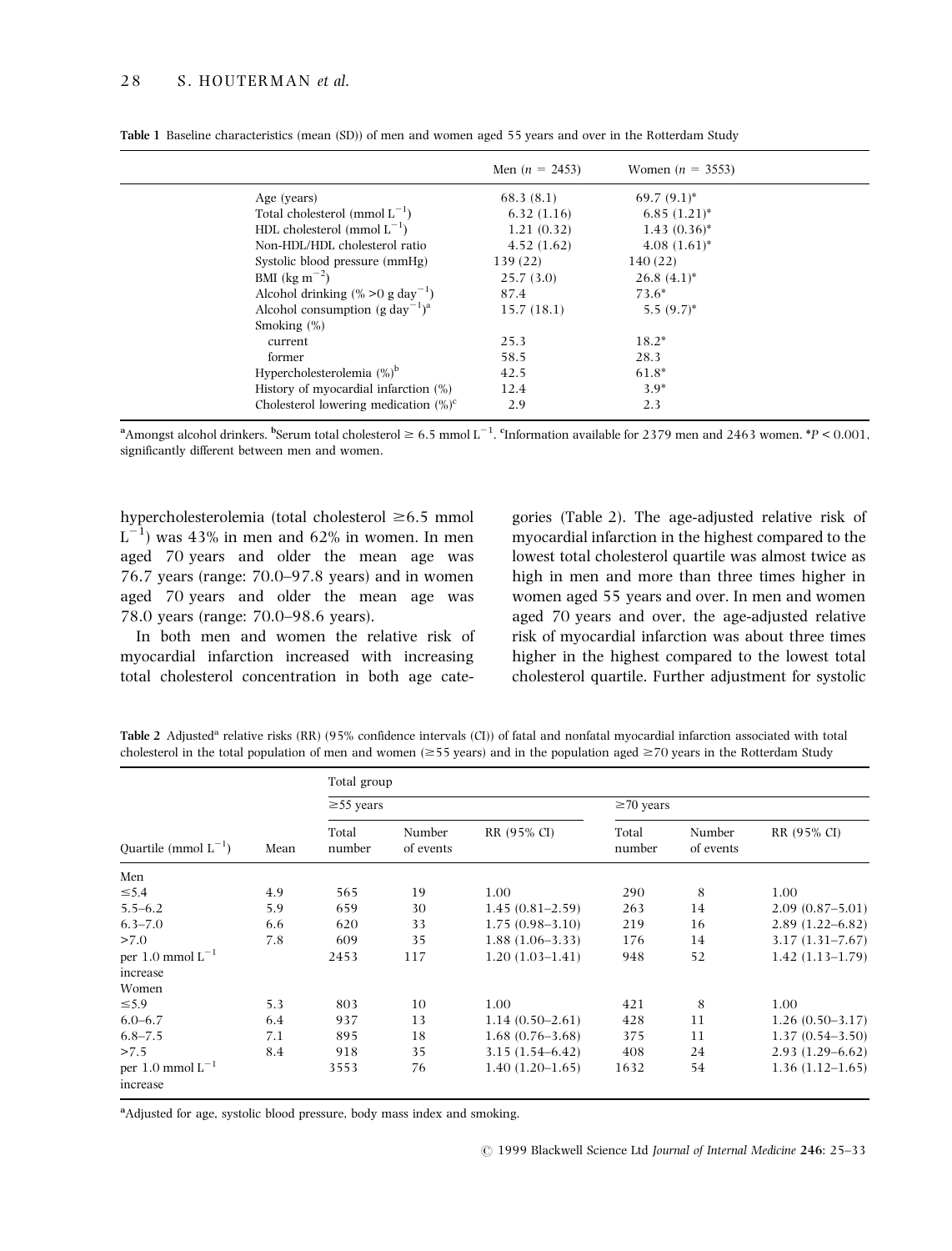|                                           |      | Total group     |                     |                     |                 |                     |                     |  |
|-------------------------------------------|------|-----------------|---------------------|---------------------|-----------------|---------------------|---------------------|--|
|                                           |      | $\geq$ 55 years |                     |                     | $\geq$ 70 years |                     |                     |  |
| Ouartile (mmol $L^{-1}$ )                 | Mean | Total<br>number | Number<br>of events | RR (95% CI)         | Total<br>number | Number<br>of events | RR (95% CI)         |  |
| Men                                       |      |                 |                     |                     |                 |                     |                     |  |
| $\leq 0.9$                                | 0.84 | 496             | 26                  | 1.00                | 202             | 9                   | 1.00                |  |
| $1.0 - 1.1$                               | 1.05 | 664             | 39                  | $1.09(0.66-1.79)$   | 258             | 16                  | $1.29(0.56-2.93)$   |  |
| $1.2 - 1.3$                               | 1.24 | 615             | 35                  | $1.09(0.65-1.83)$   | 224             | 17                  | $1.70(0.75 - 3.88)$ |  |
| >1.3                                      | 1.61 | 678             | 17                  | $0.47(0.25-0.89)$   | 264             | 10                  | $0.82(0.32-2.09)$   |  |
| per $0.1$ mmol $L^{-1}$ increase<br>Women |      | 2453            | 117                 | $0.91(0.86 - 0.98)$ | 948             | 52                  | $0.96(0.87-1.05)$   |  |
| $\leq 1.2$                                | 1.06 | 1152            | 36                  | 1.00                | 587             | 26                  | 1.00                |  |
| $1.3 - 1.4$                               | 1.35 | 859             | 19                  | $0.70(0.40-1.24)$   | 395             | 11                  | $0.54(0.26-1.13)$   |  |
| $1.5 - 1.6$                               | 1.55 | 694             | 11                  | $0.57(0.29-1.13)$   | 292             | 7                   | $0.51(0.22 - 1.19)$ |  |
| >1.6                                      | 1.93 | 848             | 10                  | $0.44(0.22 - 0.91)$ | 358             | 10                  | $0.62(0.29-1.32)$   |  |
| per 0.1 mmol $L^{-1}$ increase            |      | 3553            | 76                  | $0.89(0.83 - 0.96)$ | 1632            | 54                  | $0.90(0.83 - 0.98)$ |  |

Table 3 Adjusted<sup>a</sup> relative risks (RR) (95% confidence intervals (CI)) of fatal and nonfatal myocardial infarction associated with HDL cholesterol in the total population men and women ( $\geq$ 55 years) and in the population aged  $\geq$ 70 years in the Rotterdam Study

<sup>a</sup>Adjusted for age, systolic blood pressure, body mass index, smoking and alcohol consumption.

blood pressure, body mass index and smoking did not change the risk estimates.

The relative risk of myocardial infarction decreased with increasing HDL cholesterol concentration in both age categories in women and in men aged 55 years and over (Table 3). The age-adjusted relative risk of myocardial infarction in the highest quartile was less than half that of the lowest quartile in both men and women aged 55 years and over. In subjects aged 70 years and older the age-adjusted relative risk of myocardial infarction was more than 15% lower in men and almost 40% lower in women in the highest compared to the lowest HDL cholesterol quartile. The risk estimates did not change after further adjustment for systolic blood pressure, body mass index, smoking and alcohol consumption.

There was a positive trend in relative risk of myocardial infarction with increase of the non-HDL/ HDL cholesterol ratio in both age categories (Table 4). The age-adjusted relative risk in the highest compared to the lowest quartile, was more than three times higher in both men and women of 55 years and older and in men and women aged 70 years and over.

The mortality rates of myocardial infarction in men and women aged 55 years and over per quartile of total cholesterol are given in Fig. 1. In both sexes, the mortality rate increased with higher cholesterol concentrations. The mortality rates were about twice as high in men compared to women at all levels of total cholesterol, whereby the mortality rate of the highest total cholesterol concentration in women is comparable to the mortality rate of the lowest total cholesterol concentration in men.

Population-attributable risks (PARs) indicate that there would have been 34% fewer cases with myocardial infarction in men and 43% in women of 55 years and older if total cholesterol levels in the whole population were 5.4 mmol  $L^{-1}$  or lower in men and 5.9 mmol  $L^{-1}$  or lower in women (lowest quartiles) (Table 5). If HDL cholesterol levels in the whole population were 1.4 mmol  $L^{-1}$  or higher in men or  $1.7$  mmol  $L^{-1}$  or higher in women (highest quartiles) there would have been 48% fewer cases with myocardial infarction in men and 39% in women. The PAR for total cholesterol in subjects aged 70 years and older was higher in men (53%) and almost similar in women (39%) compared to subjects aged 55 years and over. The PAR for HDL cholesterol was lower in both men and women aged 70 years and older (31% and 12%, respectively).

The deviances for the models with total cholesterol, HDL cholesterol or the non-HDL/HDL cholesterol ratio were not significantly different, meaning that no one parameter was significantly more predictive than the other in men and women aged 55 years and older.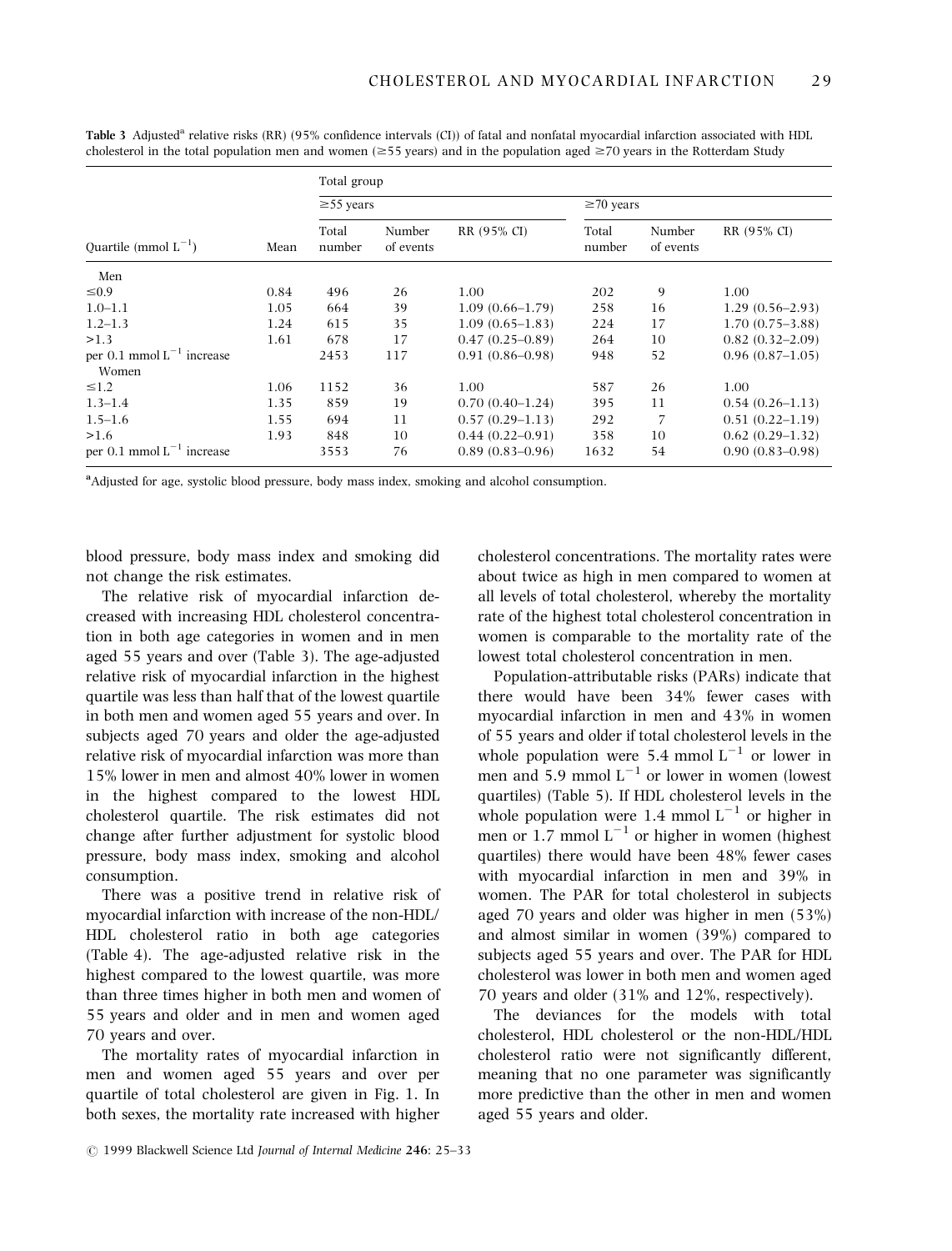Table 4 Adjusted<sup>a</sup> relative risks (RR) (95% confidence intervals (CI)) of fatal and nonfatal myocardial infarction associated with the non-HDL/HDL cholesterol ratio in the total population men and women ( $\geq$ 55 years) and in the population aged  $\geq$ 70 years in the Rotterdam Study

|                            |      | Total group     |                     |                     |                 |                     |                     |  |
|----------------------------|------|-----------------|---------------------|---------------------|-----------------|---------------------|---------------------|--|
|                            |      | $\geq$ 55 years |                     |                     | $\geq 70$ years |                     |                     |  |
| Ouartile (mmol $L^{-1}$ )  | Mean | Total<br>number | Number<br>of events | RR (95% CI)         | Total<br>number | Number<br>of events | RR (95% CI)         |  |
| Men                        |      |                 |                     |                     |                 |                     |                     |  |
| $\leq$ 3.3                 | 2.7  | 600             | 13                  | 1.00                | 272             | 7                   | 1.00                |  |
| $3.4 - 4.3$                | 3.9  | 666             | 33                  | $2.34(1.22 - 4.47)$ | 279             | 16                  | $2.25(0.92 - 5.52)$ |  |
| $4.4 - 5.3$                | 4.8  | 532             | 30                  | $2.80(1.44 - 5.44)$ | 188             | 15                  | $3.27(1.31 - 8.15)$ |  |
| > 5.3                      | 6.6  | 655             | 41                  | $3.24(1.69-6.19)$   | 209             | 14                  | $3.06(1.18 - 7.91)$ |  |
| per unit increase<br>Women |      | 2453            | 117                 | $1.16(1.05-1.28)$   | 948             | 52                  | $1.16(1.01-1.33)$   |  |
| $\leq 2.8$                 | 2.3  | 811             | 8                   | 1.00                | 359             | 7                   | 1.00                |  |
| $2.9 - 3.8$                | 3.4  | 1021            | 15                  | $1.45(0.61-3.43)$   | 474             | 12                  | $1.29(0.51-3.29)$   |  |
| $3.9 - 4.8$                | 4.3  | 844             | 14                  | $1.43(0.59-3.48)$   | 376             | 8                   | $0.90(0.31 - 2.57)$ |  |
| >4.8                       | 6.3  | 877             | 39                  | $4.00(1.85-8.65)$   | 423             | 27                  | $3.24(1.40-7.53)$   |  |
| per unit increase          |      | 3553            | 76                  | $1.25(1.16-1.36)$   | 1632            | 54                  | $1.37(1.20-1.56)$   |  |

<sup>a</sup>Adjusted for age, systolic blood pressure, body mass index, smoking and alcohol consumption.

## **Discussion**

The results of the present study suggest that serum total cholesterol, HDL cholesterol and the ratio of non-HDL to HDL cholesterol are important risk factors for myocardial infarction in men and women aged 55 years and over. These risk factors remain important after age 70, except for HDL cholesterol in men.

Before interpreting the results of our study some methodological issues will be discussed. First, the population of the Rotterdam Study was recruited



Fig. 1 Mortality rates (per 1000 person-years) of myocardial infarction in men and women aged 55 years and over per sexspecific total cholesterol quartile in the Rotterdam Study.

from an urban district of Rotterdam and had a somewhat higher social economic status than the general population. We therefore may not be able to completely generalize to the general Dutch population of 55 years and over. Secondly, the strength of the association between the cholesterol parameters and the risk of myocardial infarction is likely to be underestimated in our study, because the cholesterol levels were measured only once. A single baseline cholesterol measurement is subject to random fluctuations, due to both laboratory measurement error and biological variation of cholesterol levels in individuals over time [18]. Thirdly, we had a relatively short follow-up in this study. Because of this short follow-up period, we could not exclude events occurring during the first years of follow-up. Underlying diseases at baseline could have lowered the cholesterol levels. However, if this was the case it would have decreased the relative risks and the true relative risks would have been even larger. Fourthly, there was incomplete follow-up information in this study for 12% of the subjects. This group mainly consisted of subjects who had a general practitioner without an automated patient registry, or who had changed their general practitioner or moved outside the study district. These factors all contribute to a retardation in the data collection process. Based on these main reasons for incomplete follow-up information, we expect that the observed differences in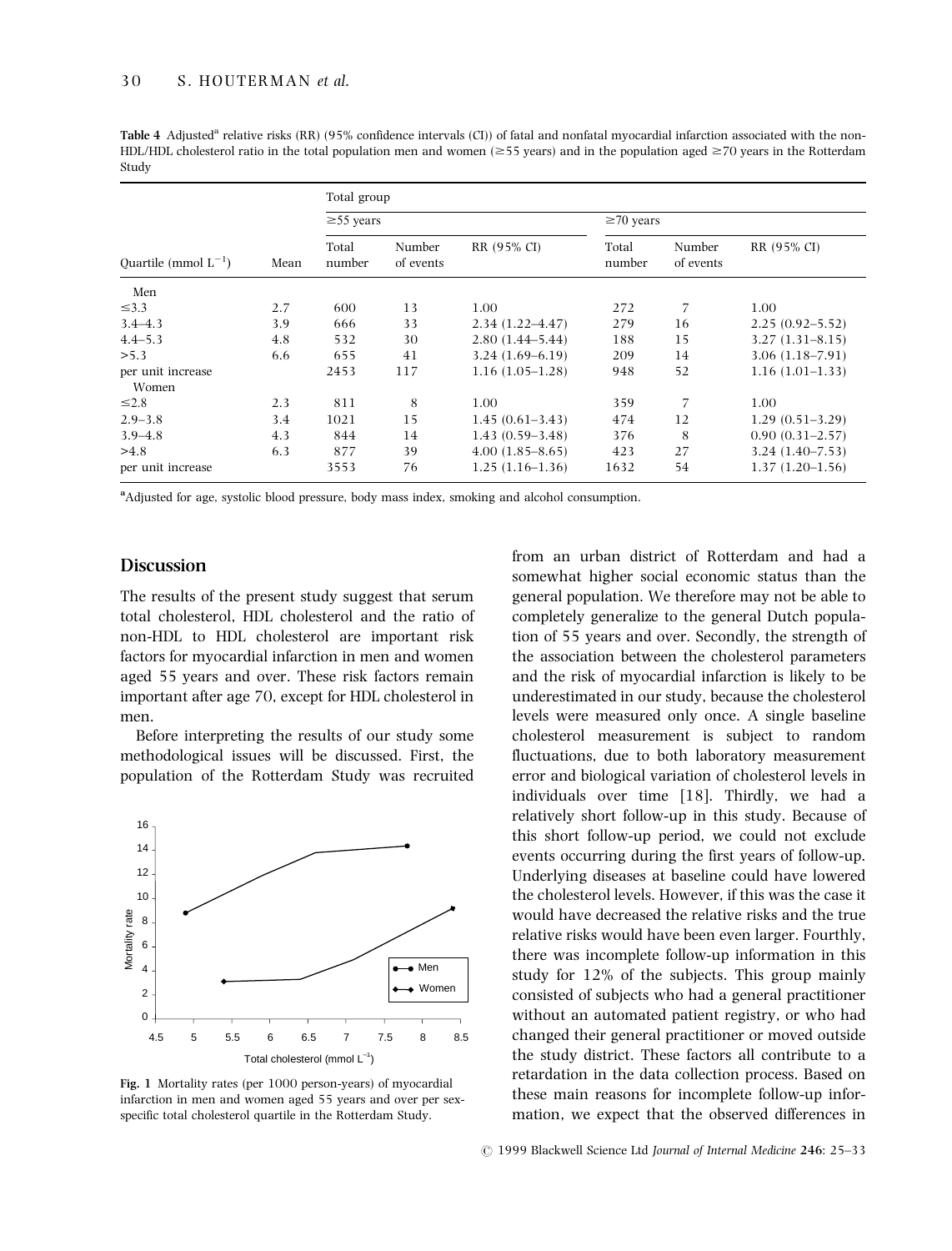|                               | Men             |                 | Women           |                 |
|-------------------------------|-----------------|-----------------|-----------------|-----------------|
| Cholesterol parameters        | $\geq$ 55 years | $\geq 70$ years | $\geq$ 55 years | $\geq 70$ years |
| Total cholesterol             | 34              | 53              | 43              | 39              |
| HDL cholesterol               | 48              | 31              | 39              | 12              |
| Non-HDL/HDL cholesterol ratio | 57              | 56              | 50              | 38              |

Table 5 Population-attributable risk  $(PAR)^a$  of myocardial infarction in the total population men and women ( $\geq$ 55 years) and in the population aged  $\geq$  70 years for the cholesterol parameters in the Rotterdam Study

a Assuming that the whole population had levels similar to those of the lowest quartile for total cholesterol and the non-HDL/HDL cholesterol ratio or the highest quartile for HDL cholesterol.

baseline characteristics (subjects lost to follow-up were on average older and had a more favourable cholesterol profile) have not influenced the relationship between cholesterol and myocardial infarction in this study.

Results of epidemiological studies on cholesterol and coronary heart disease in the elderly are inconsistent. Some studies that examined the relationship between total cholesterol and coronary heart disease in men aged 65 years and older found a positive relationship [7, 8, 10, 11]. However, other studies reported no association in elderly men [6, 9, 12, 13]. In women aged 65 years and older, two studies found a positive relationship between total cholesterol and coronary heart disease [6, 9] and two studies did not find an association [11, 13]. For HDL cholesterol, few studies observed an association with coronary heart disease in men aged 71 years and older [6, 12]. Most studies found no association in men aged 65 years and older  $[9-11, 13]$ . A relationship between HDL cholesterol and coronary heart disease in women with a cut-off age ranging from 65 to 71 years was seen in three studies [6, 9, 11]. Two other studies did not find an association in elderly women [12, 13]. Three out of four studies that have measured the cholesterol ratio observed a positive relationship with coronary heart disease in elderly men and women with cut-off ages ranging from  $65$  to  $71$  years  $[6, 9, 10]$ . The other study reported no relationship in subjects older than 70 years [13].

In our study we found a positive relationship between total cholesterol and myocardial infarction in men and women aged 70 years and over. The relative risks for total cholesterol in our study are higher than those found in most studies mentioned above when comparable cut-offs were chosen. Only the Zutphen Elderly Study showed a relative risk of comparable magnitude for men aged 64 years and over [10]. We found an inverse relationship between HDL cholesterol as a continuous parameter and myocardial infarction in women aged 70 years and older. The relative risk in the highest HDL cholesterol quartile compared to the lowest lacked significance, probably due to the small number of cases. In men aged 70 years and older the relationship was not present. HDL cholesterol is apparently not as good a predictor of myocardial infarction in elderly men as total cholesterol. This is consistent with other studies which also observed that HDL is not a strong predictor in older men  $[9-11, 13]$ , although two other studies found a clear relationship in men aged 65 years and older [6, 12]. For women, only the Framingham Study [9] found a relative risk for HDL cholesterol in women aged 65 years and older comparable in strength to that observed in our study. The non-HDL/HDL cholesterol ratio in our study was a good predictor of myocardial infarction in men and women aged 70 years and older. The relative risks for the cholesterol ratio observed in our study are comparable to those found in the EPESE study [6]; other studies found weaker associations.

The results of this study showed pronounced relationships for total cholesterol in men and total and HDL cholesterol in women at older age. In our study, we used fatal and nonfatal myocardial infarction as endpoint rather than coronary heart disease mortality as used in most other studies in the elderly. Possibly, the relationship between cholesterol and incidence of myocardial infarction is stronger than the relationship between cholesterol and coronary heart diseases mortality. Another explanation could be that most other studies have excluded cases with coronary heart disease at baseline. However, we have carried out analyses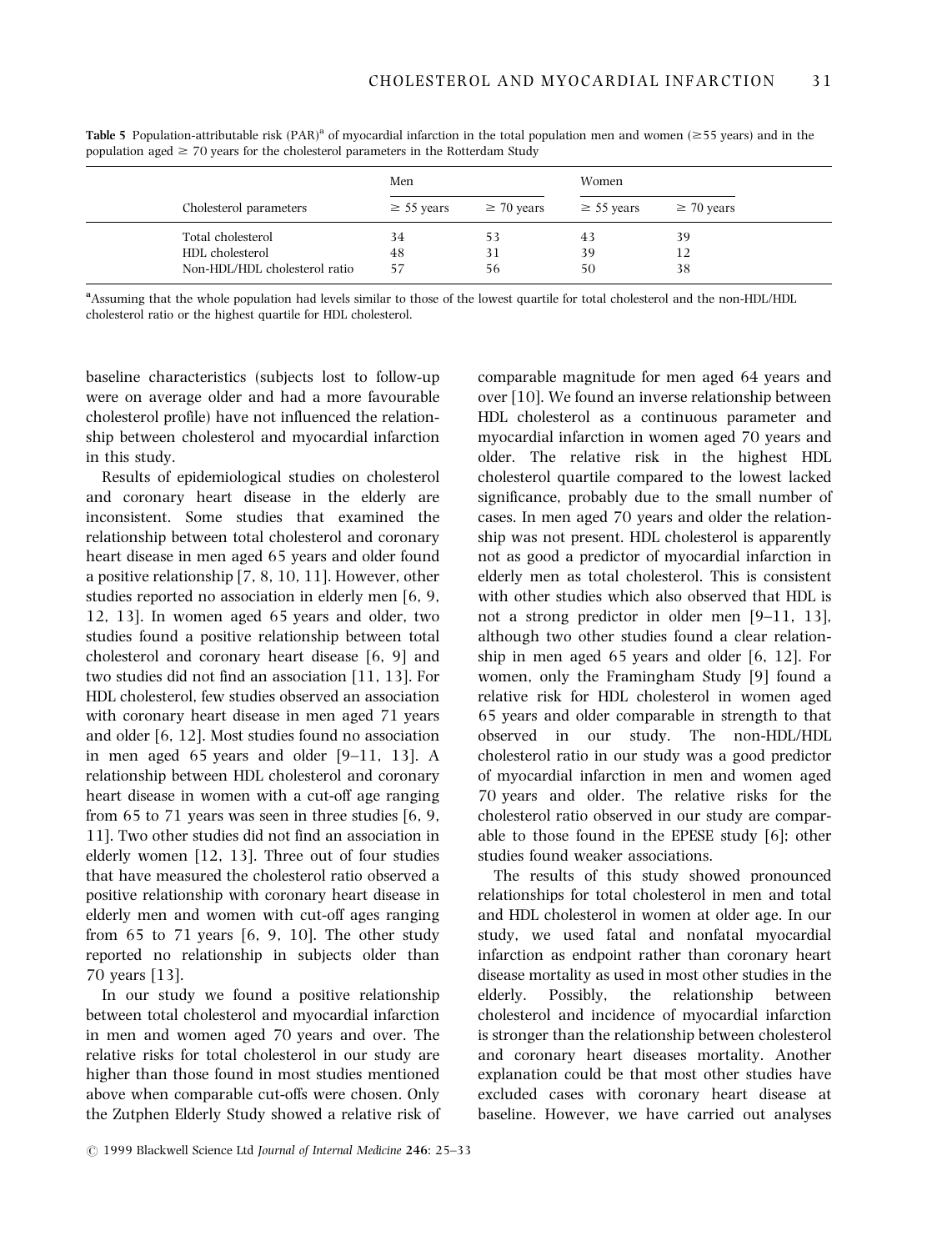with and without respondents with myocardial infarction at baseline and these results did not differ.

We found that total cholesterol, HDL cholesterol and the cholesterol ratio were all important risk factors for myocardial infarction in men and women aged 55 years and older. In this study, the non-HDL/HDL cholesterol ratio was a slightly better predictor of myocardial infarction for both men and women compared with total cholesterol and HDL cholesterol. However, no one parameter was significantly more predictive than the others.

Population-attributable risks (PARs) are determined by relative risks and prevalences. Usually, relative risks for coronary heart disease decrease with advancing age and prevalences of coronary heart disease increase with age. A decrease in relative risk does not mean a decline in PAR. The differences in PARs in this study, in both age groups and between men and women, depended largely upon the differences in relative risks found. The PAR in women aged 55 years and older for total cholesterol is somewhat higher compared to men. However, the absolute number of myocardial infarctions that could be prevented in women would be smaller than that in men, because of the lower mortality rates in women (Fig. 1).

Observational studies alone are insufficient to decide whether the elderly have to be treated for elevated cholesterol levels or not. An evaluation of 28 randomized clinical trials showed that a lowering of the plasma cholesterol concentrations is associated with a reduction in incidence of coronary heart disease [19]. There is little experimental data on cholesterol-lowering strategies in the elderly. The Scandinavian Simvastatin Survival Study also showed that in elderly patients with coronary heart disease (aged  $60-70$  years) there was a significant treatment effect (RR 0.7; 95% CI 0.6-0.9) [20]. Whether reduction of cholesterol levels in the elderly would have a beneficial effect on primary prevention should be further investigated in clinical trials. The results of our study indicate that the public health gain to be achieved in elderly men and women is potentially large.

## Acknowledgements

The Rotterdam Study is supported in part by the NESTOR program for geriatric research (Ministry of Health and Ministry of Education), the Netherlands Heart Foundation, the Netherlands Organization for Scientific Research (NWO), and the Municipality of Rotterdam.

We are grateful to the participants of the Rotterdam Study. We thank all field workers, computer assistants, and laboratory technicians in the Ommoord research centre for their enthusiasm and skilful contributions to the data collection.

## References

- 1 Verschuren WMM, Jacobs DR, Bloemberg BPM, Kromhout D, Menotti A, Aravanis C, et al. Serum total cholesterol and long-term coronary heart disease mortality in different cultures. Twenty-five-year follow-up of the Seven Countries Study. JAMA 1995; 274: 131-6.
- 2 Neaton JD, Blackburn H, Jacobs D, Kuller L, Lee DJ, Sherwin R, et al. Serum cholesterol level and mortality findings for men screened in the Multiple Risk Factor Intervention Trial Arch Intern Med 1992; 152: 1490-500.
- 3 Anderson KM, Castelli WP, Levy D. Cholesterol and mortality. 30 years of follow-up from the Framingham study. JAMA 1987; 257: 2176-80.
- 4 Kromhout D, Bosschieter EB, Drijver M, de Lezenne Coulander C. Serum cholesterol and 25-year incidence of and mortality from myocardial infarction and cancer. The Zutphen Study. Arch Intern Med 1988: 148: 1051-5.
- 5 Gordon DJ, Probstfield JL, Garrison RJ, Neaton JD, Castelli WP, Knoke JD, et al. High-density lipoprotein cholesterol and cardiovascular disease. Four prospective American studies Circulation 1989: 79: 8-15.
- 6 Corti MC, Guralnik JM, Salive ME, Harris T, Field TS, Wallace RB, et al. HDL cholesterol predicts coronary heart disease mortality in older persons. JAMA 1995; 274: 539-44.
- 7 Benfante R, Reed D. Is elevated serum cholesterol level a risk factor for coronary heart disease in the elderly? JAMA 1990; 263: 393±6.
- 8 Rubin SM, Sidney S, Black DM, Browner WS, Hulley SB, Cummings SR. High blood cholesterol in elderly men and the excess risk for coronary heart disease. Ann Intern Med 1990; 113: 916±20.
- 9 Castelli WP, Anderson K, Wilson PWF, Levy D. Lipids and risk of coronary heart disease. The Framingham study. Ann Epidemiol 1992: 2: 23-8.
- 10 Weijenberg MP, Feskens EJM, Kromhout D. Total and high density lipoprotein cholesterol as risk factors for coronary heart disease in elderly men during 5 years of follow-up. The Zutphen Elderly Study. Am J Epidemiol 1996; 143: 151-8.
- 11 Manolio TA, Pearson TA, Wenger NK, Barrett-Connor E, Payne GH, Harlan WR. Cholesterol and heart disease in older persons and women. Review of an NHLBI workshop. Ann Epidemiol 1992; 2: 161-76.
- 12 Zimetbaum P, Frishman WH, Ooi WL, Derman MP, Aronson M, Gidez LI, Eder HA. Plasma lipids and lipoproteins and the incidence of cardiovascular disease in the very elderly. The Bronx Aging Study. Arterioscler Thromb 1992; 12: 416-23.
- 13 Krumholz HM, Seeman TE, Merrill SS, de Mendes Leon CF, Vaccarino V, Silverman DI, et al. Lack of association between cholesterol and coronary heart disease mortality and